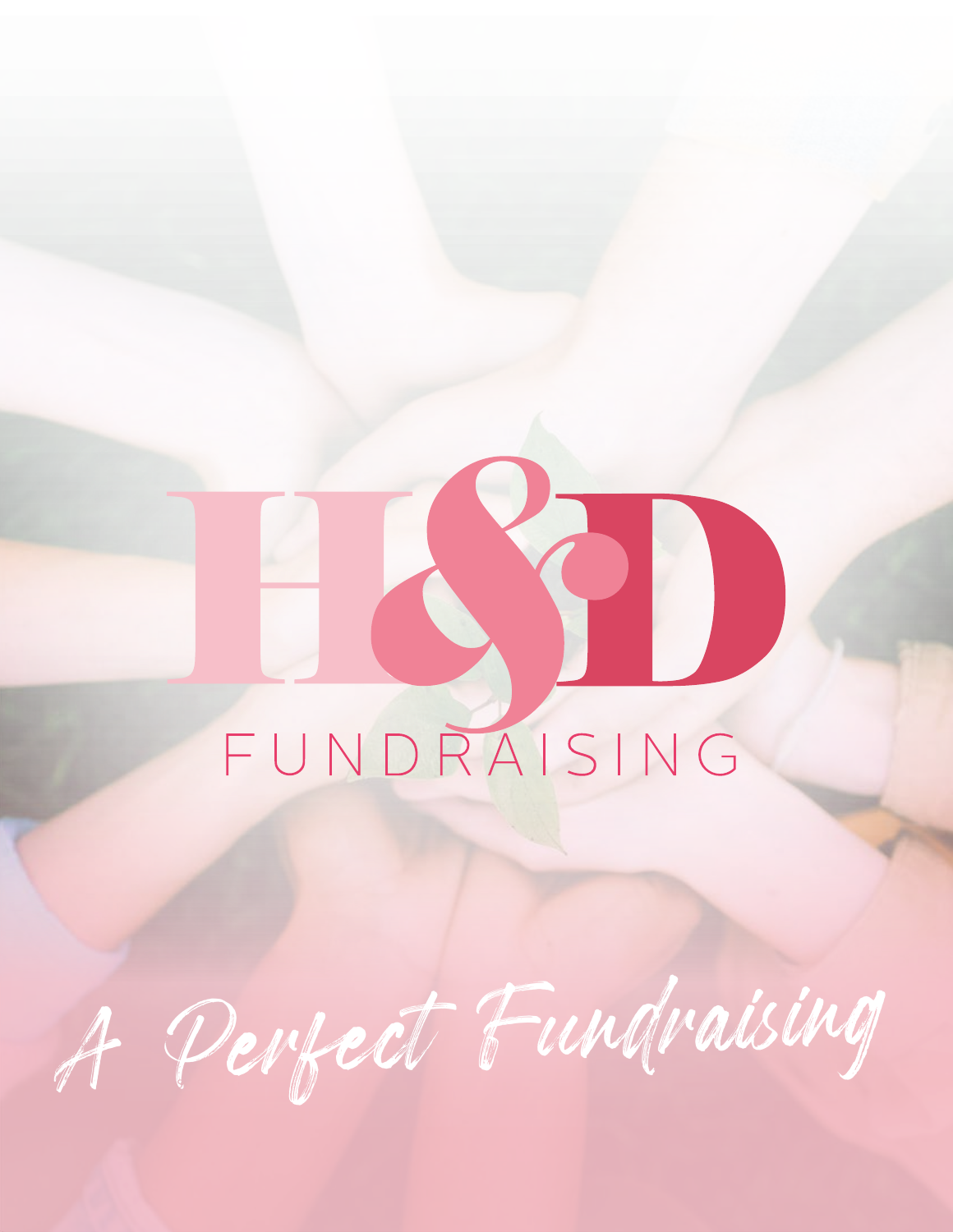

# Table of Contents

| Choose your Cause                       |  |
|-----------------------------------------|--|
|                                         |  |
|                                         |  |
| All the possibilities in your hands     |  |
| How much can I raise <b>Manual</b> 2008 |  |
|                                         |  |
|                                         |  |
|                                         |  |

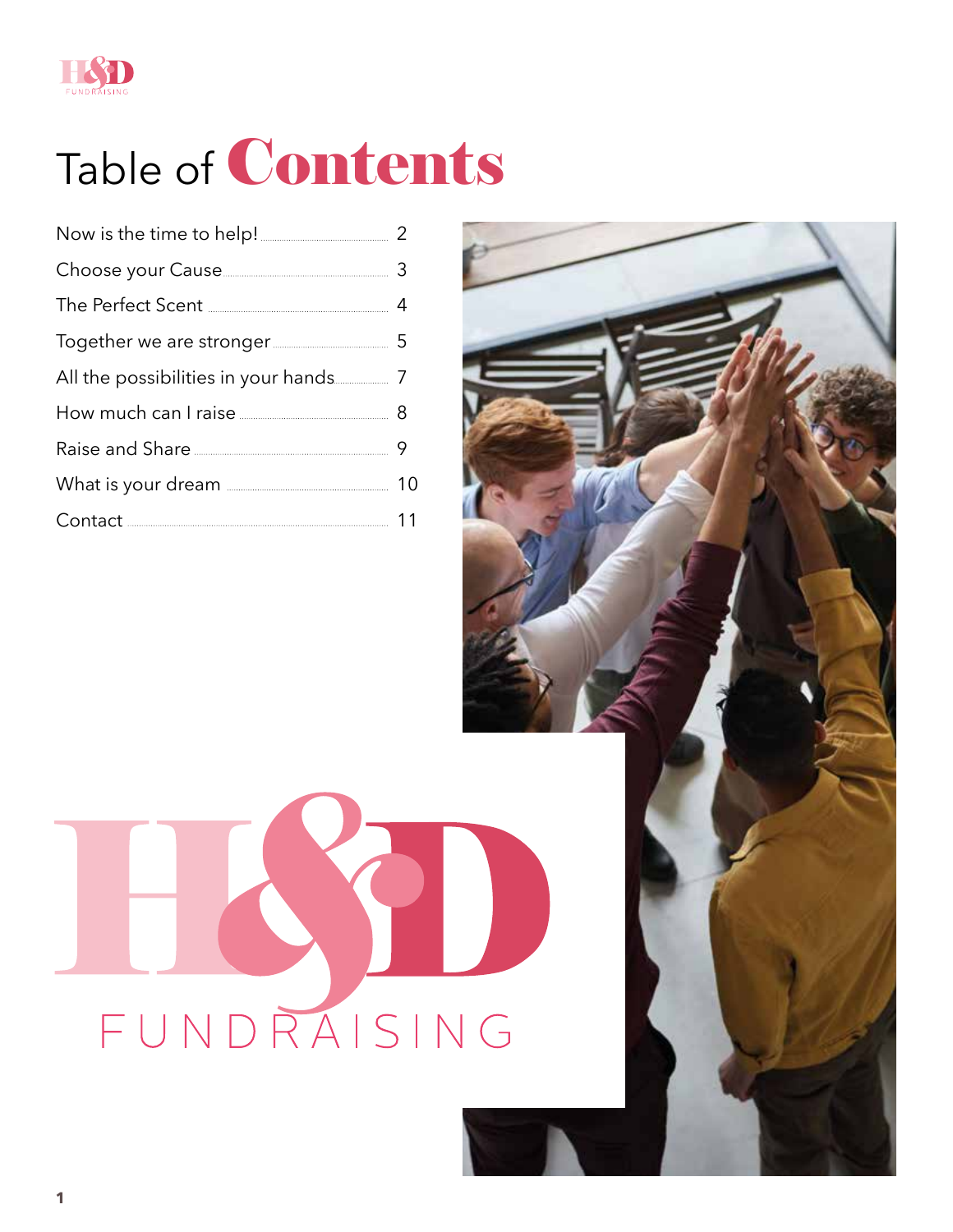

# Now is the time to **help others!**

Together We are Stronger! Lighting the flame that brings cams and Hopes for all

Throughout the years, **Home Interiors®** has been known for our mission to Decorate Lives, and the time has come to do so beyond the thousands of Homes in America that have been embellished with our high quality Products. With **H&D® Fundraising** you have the possibility to give hope to those who need it most through the sale of Aromatic

information about the main aspects of your Events, the causes you can support, how to find your Sellers, the different types of activities to contribute to your Fundraising, how to calculate your profits and more. Get started now and bring light and hope to your community!

Candles so that they can achieve their dreams because when you help someone else, your satisfaction is only compared to the love you share and the gratitude you receive.

In this guide you will find material helpful to you when starting your journey as part of **H&D® Fundraising**. Discover important

"When you give with the **small shovell,** God rewards you with the big one.  $-M.C.$ 

**2**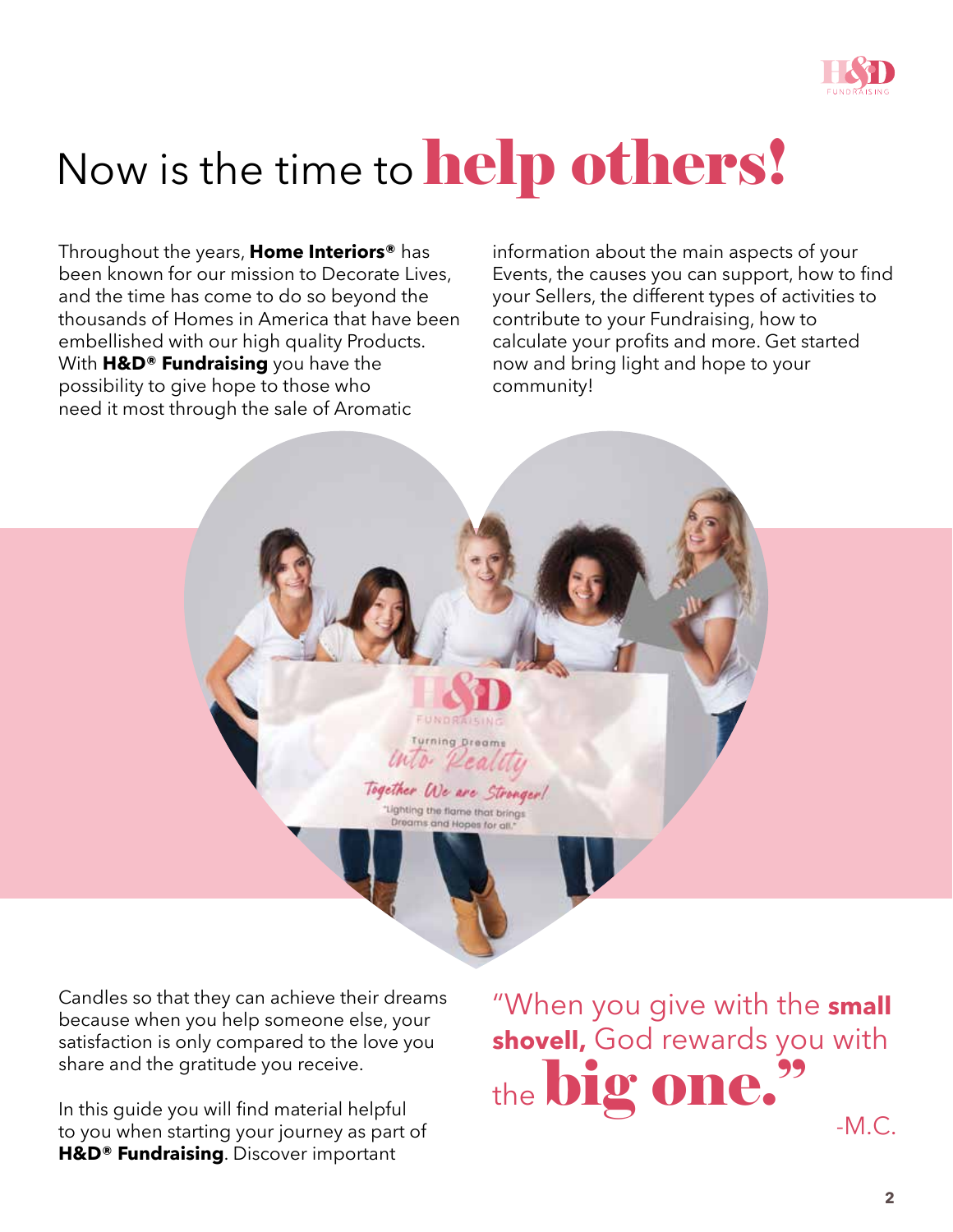

# **Your first step** Choose your Cause

The first step to carry out your Fundraising is to find the cause that you want to support and that fills your heart the most. At **H&D® Fundraising**, the possibilities of hosting Events are endless thanks to the wide variety of causes you can choose from Check here some of the most frequently used causes in Fundraising and draw inspiration to help you start your Event.



#### **Community Help**

Create a recycling campaign, save a community center, and fix the parks or streets in your neighborhood.



#### **Scholar Activities**

Help a student graduate, go on field trips, or lead an academic team to a competition.



#### **Religious Activities**

Support the church in your community for a sharing your faith.



#### **Cheerleading**

Because sometimes they also need to be cheered on. Raise funds for uniforms and trips to competitions.



#### **Medical Care**

Create a Fundraising to cover the costs of check ups, treatments, rehabilitations, or surgeries.



### **School Groups**

Support your community's school football team, school band, library, or computer rooms.



#### **Extracurricular activities**

Help a dance team, a reading group, the local theater, among



Raise funds for a foster home, fire or police department, animal shelter, **and many more dreams!**

**Write here the causes you want to support:**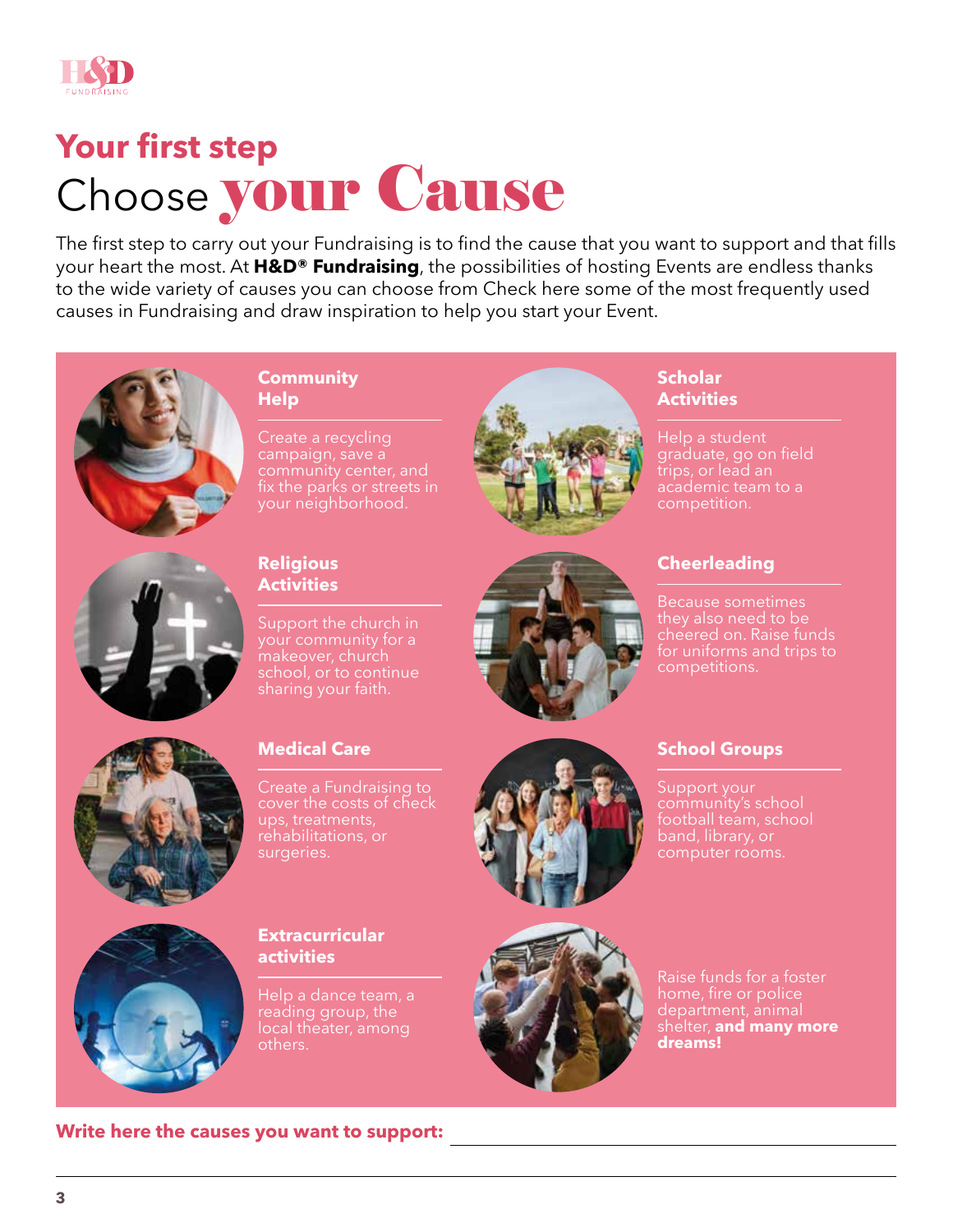

# **H&D® Candles** The Perfect Scent

Fundraising has never been so easy! With their unique Scents that you can take everywhere and make anyone fall in love with, the **H&D® Candles** are perfect to help make dreams come true.



Prepare yourself even more to make everyone in your community want this wonderful, high-quality Product. Look up for the material available on **H&D® Candles** and find all the information about their delicious Scents, their preparation, recommendations, and care.

Apple pie Gardenia Mango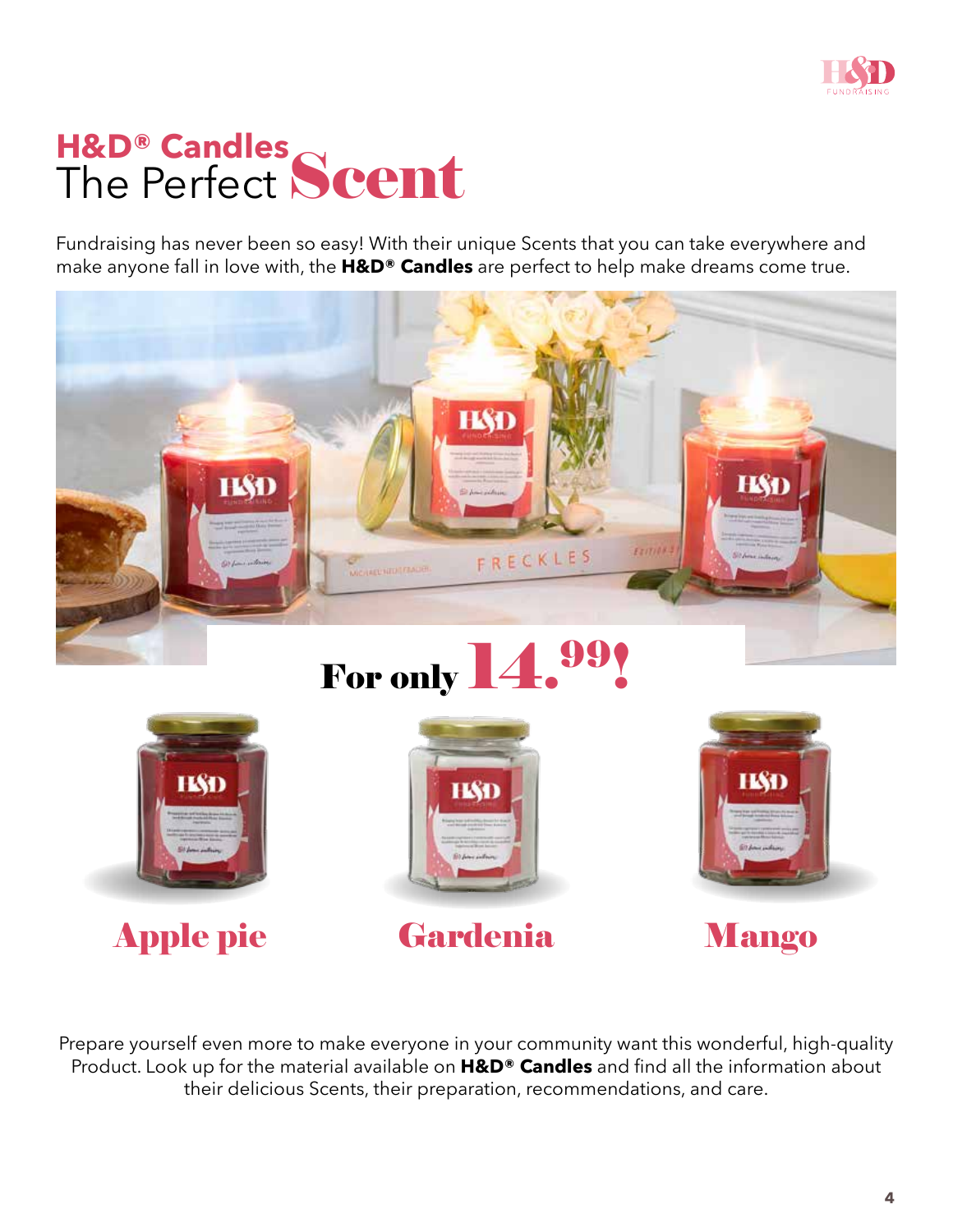

# Together we are stronger

At **H&D® Fundraising**, unity is strength! By creating your Fundraising Event, you will be able to invite more people to join your cause as Sellers. This way, the more people support and the more **H&D® Candles** they sell, the more money will be raised. Think of all the people you know who can help you build your team!



## Find your Allies

Identify those who can help you in your Fundraising. You can start by thinking of 3 people who qualify in each category and build your list of Sellers. Remember all the categories using their initials to form the word F.R.A.N.K.:



Social networks.



**RELATIVES** Parents, Siblings Cousins, In laws.



**ACQUAINTANCES** Coworkers, Clubs, Church, Beauty Salon.



**NEIGHBORS** People from where you live or lived before.



Teachers, Friends' parents, Coaches.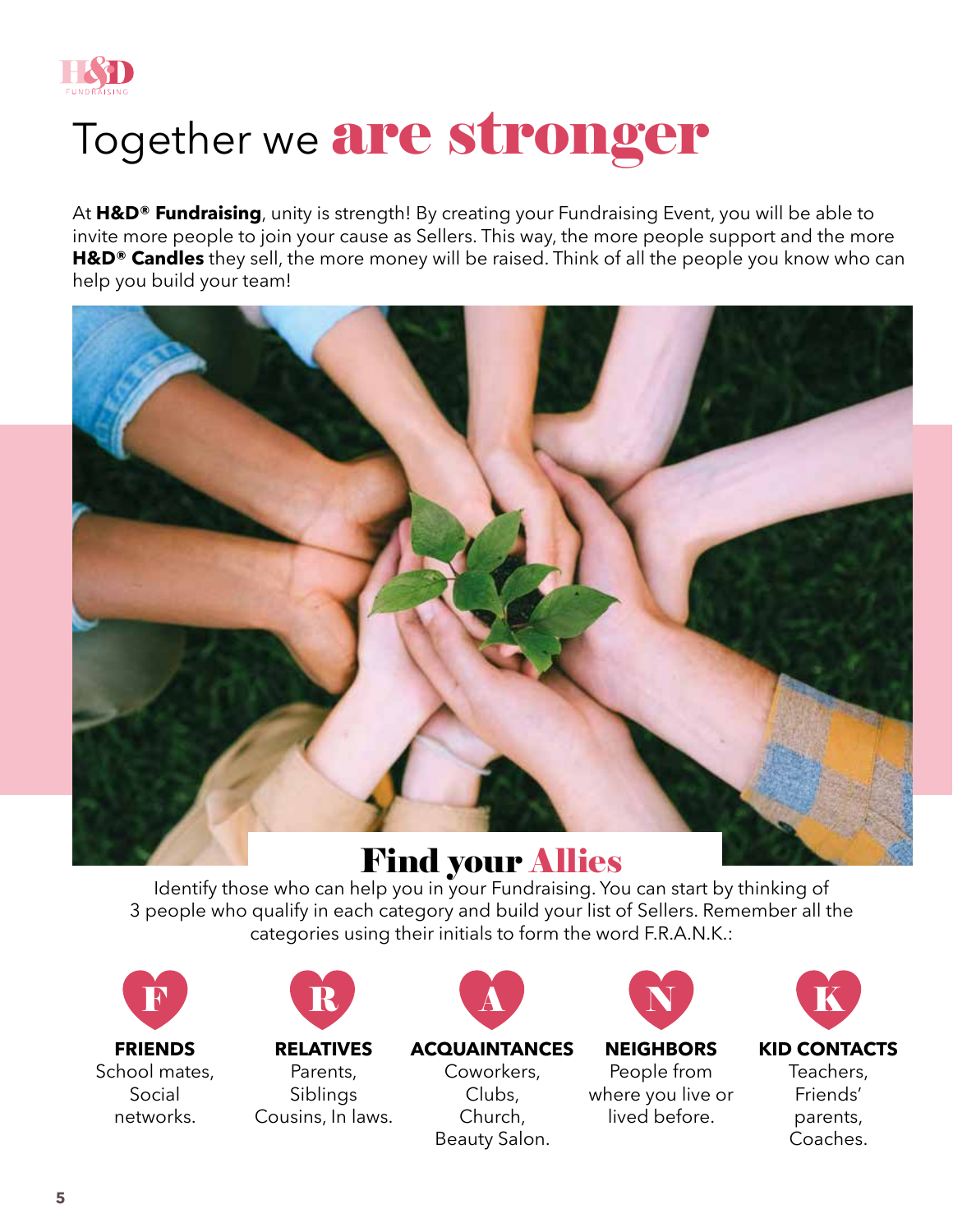

# Sellers list

Write down in the list below all the people you can invite to your Fundraising Event and mark if they accepted joining your cause.

| <b>NAME</b> | <b>TELEPHONE</b> | <b>EMAIL</b> | <b>ACCEPTED</b> |
|-------------|------------------|--------------|-----------------|
|             |                  |              |                 |
|             |                  |              |                 |
|             |                  |              |                 |
|             |                  |              |                 |
|             |                  |              |                 |
|             |                  |              |                 |
|             |                  |              |                 |
|             |                  |              |                 |
|             |                  |              |                 |
|             |                  |              |                 |
|             |                  |              |                 |
|             |                  |              |                 |
|             |                  |              |                 |
|             |                  |              |                 |
|             |                  |              |                 |
|             |                  |              |                 |
|             |                  |              |                 |
|             |                  |              |                 |
|             |                  |              |                 |

Once you have your Sellers, you can register them in your Account to send them by email a code with which they can indicate the number of **H&D® Candles** they wish to sell and place their Pre-Order.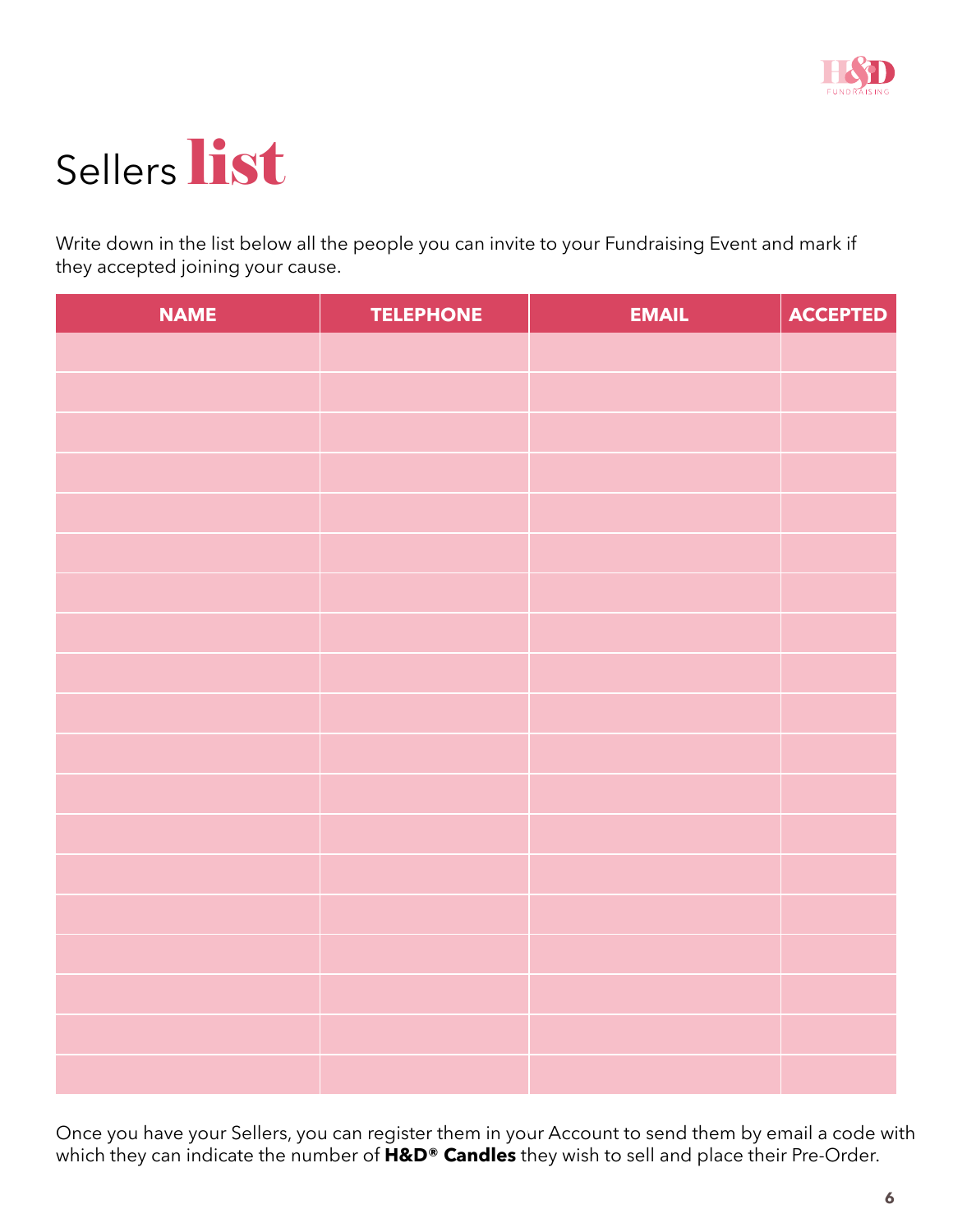

The possibilities of creating a unique Fundraising are endless. Remember to always keep in mind important aspects to decide the kind of Events that your Fundraising will have. Think about when it will take place, its duration,

activities in your neighborhood, location, among other decisive factors when choosing the Events that you can carry out during the course of your Fundraising. In many of them your **H&D® Candles** will be the main

attraction, while in others they will be that special touch that will make your guests, patrons and donors want to help your cause. Check the list below and discover the types of Event that best suit your Fundraising.



## Concession Stand

Sell your **H&D® Candles** and hold your Fundraising Event in the most recurring and traditional way, but the one that never fails! Get a spot at your county fair or local show or market.



## Private Gatherings

Are you planning to meet up with your family or friends? Do you have a reading group? Is your company preparing to hold a congress? This is the perfect opportunity to offer **H&D® Candles** as decorative items or thank you keepsakes.



## Friendly Competitions

Are you the manager or director of a company? Organize a sales competition among your workers. In addition to helping a cause, this activity promotes teamwork and collaboration among colleagues.



## Online Events

Keep taking care of yourself and your loved ones by selling from the safety and comfort of your Home. Use your social networks to advertise your Fundraising and broadcast live to share with your friends and followers your goals.



## Sell everywhere!

Develop your social skills and sell your **H&D® Candles** everywhere. Take them with you and offer them in the beauty salon, with your vet, in the supermarket and all the places that you can think of.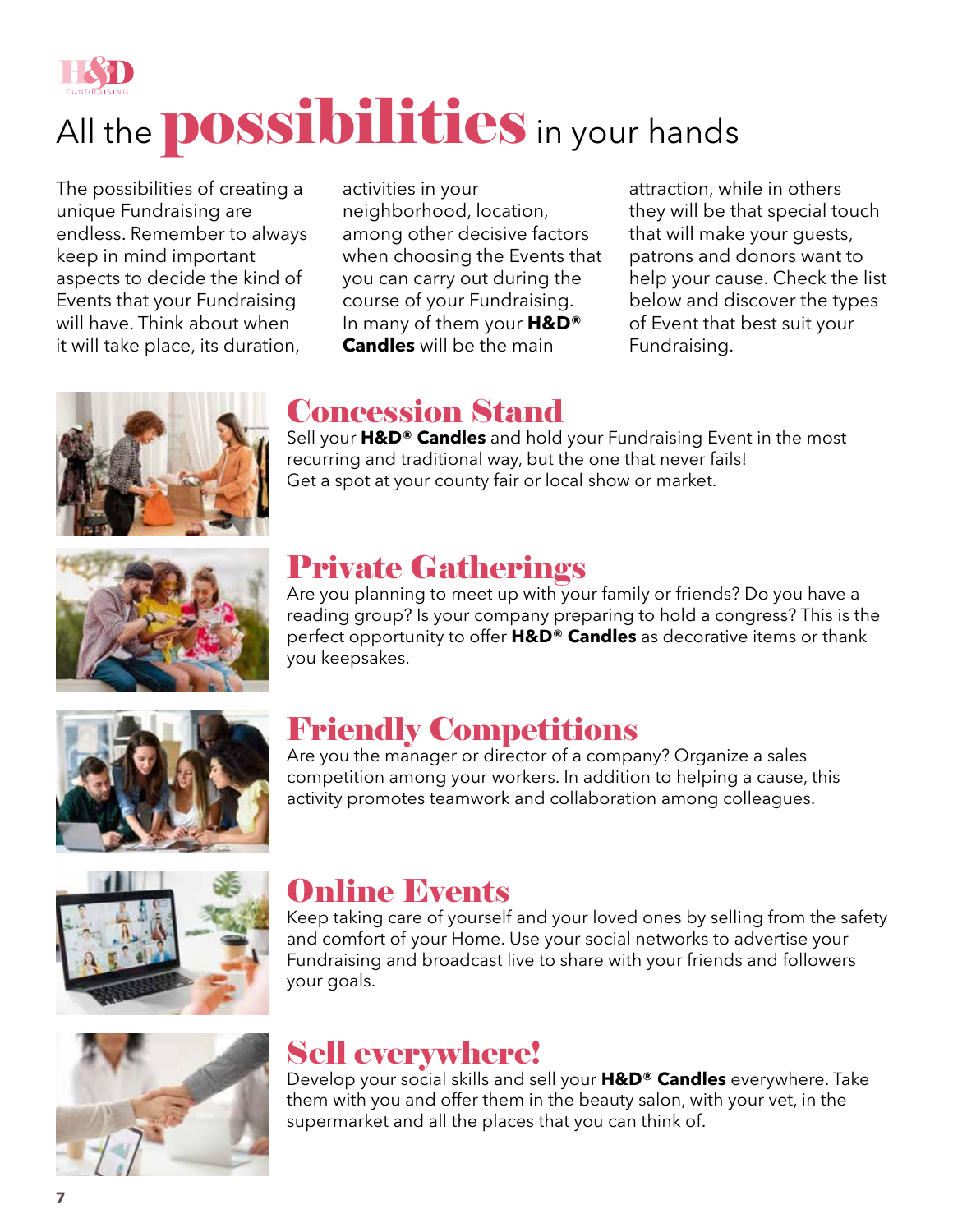

## **Funds raised** How much can **I raise?**

**H&D® Fundraising** has prepared for you an attractive profits program where you can give the cause of your choice the support that it needs and thus be able to fulfill a dream or give hope to someone else.







With **H&D® Fundraising** you will give **50%** of the total Sales to the cause you registered.

If you sell the minimum amount of 50 Candles per Fundraising Event, **more than \$370 will go to your cause!**

Thanks to the fact that it is a program backed by a company with years of experience and recognition as **Home Interiors®**, **H&D® Fundraising** offers you the customer service, materials, and excellent Product quality this company is world famous for. This way, the process of hosting a Fundraising is more enjoyable for you and your Sellers.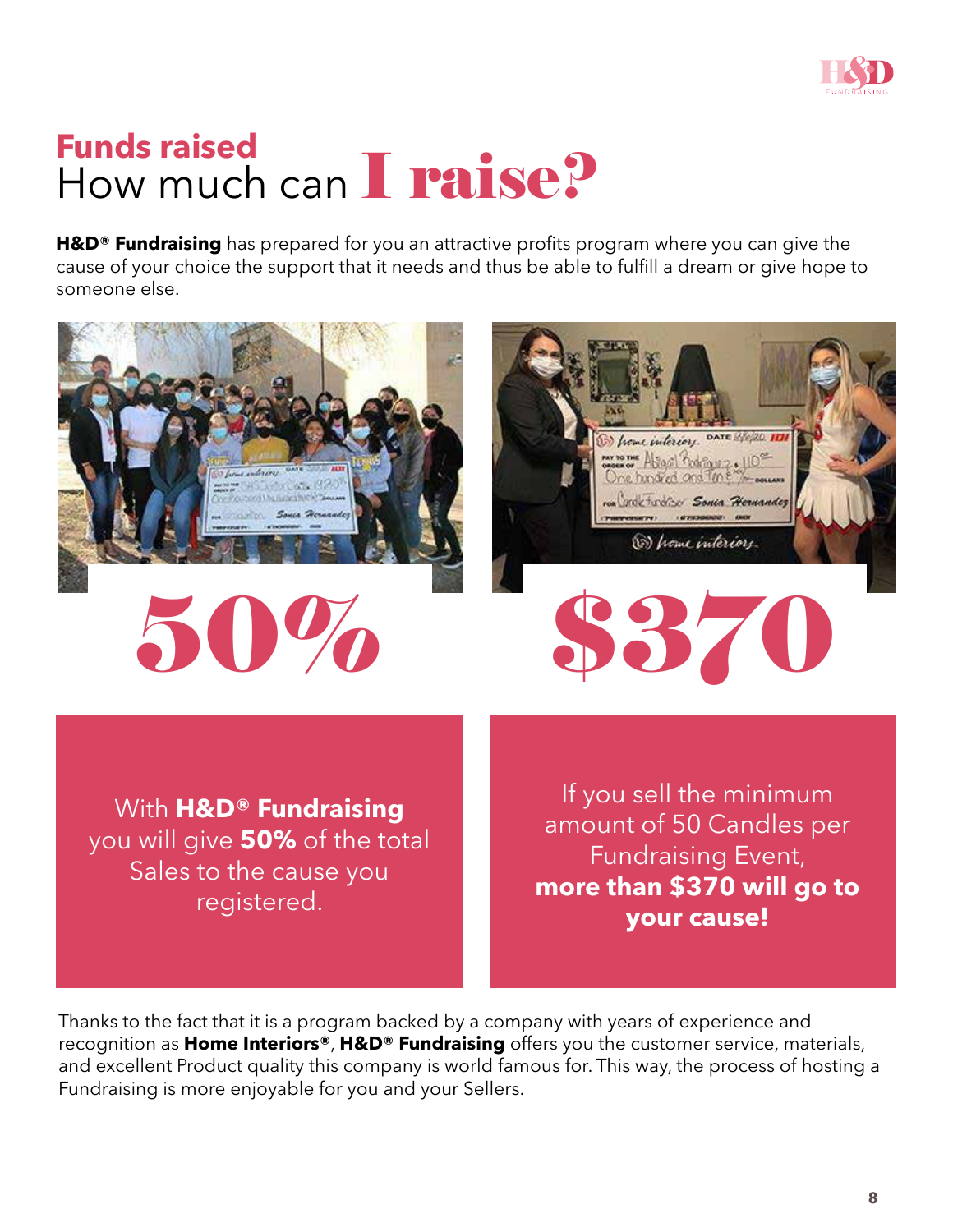

# Raise and **Share**

Use the following table as an example to make your own calculations and find out how much the cause you support can get with your Fundraising Events. Remember that the minimum amount to place an Order is of 50 **H&D® Candles**.

| <b>FUNDS FOR</b><br><b>THE CAUSE</b> | <b>SELLERS</b> | <b>CANDLES SOLD</b><br><b>PER PERSON</b> | <b>CANDLES</b><br><b>SOLD</b> | <b>TOTAL</b><br><b>SALES</b> |
|--------------------------------------|----------------|------------------------------------------|-------------------------------|------------------------------|
| \$7,495.00                           | 50             | 20                                       | 100                           | \$14,990.00                  |
| \$5,996.00                           | 40             | 20                                       | 800                           | \$11,992.00                  |
| \$4,497.00                           | 30             | 20                                       | 600                           | \$8,994.00                   |
| \$2,998.00                           | 20             | 20                                       | 400                           | \$5,996.00                   |
| \$1,499.00                           | 10             | 20                                       | 200                           | \$2,998.00                   |
| \$374.75                             | $\overline{2}$ | 25                                       | 50                            | \$749.50                     |

| <b>FUNDS FOR</b><br><b>THE CAUSE</b> | <b>SELLERS</b> | <b>CANDLES SOLD</b><br><b>PER PERSON</b> | <b>CANDLES</b><br><b>SOLD</b> | <b>TOTAL</b><br><b>SALES</b> |
|--------------------------------------|----------------|------------------------------------------|-------------------------------|------------------------------|
|                                      |                |                                          |                               |                              |
|                                      |                |                                          |                               |                              |
|                                      |                |                                          |                               |                              |
|                                      |                |                                          |                               |                              |
|                                      |                |                                          |                               |                              |
|                                      |                |                                          |                               |                              |

In addition to this practical table that you can take everywhere with this guide to make your own examples, find in our website a downloadable **Tally Sheet** that will be of great help to you when calculating the total raised with your **H&D® Candle** Sales.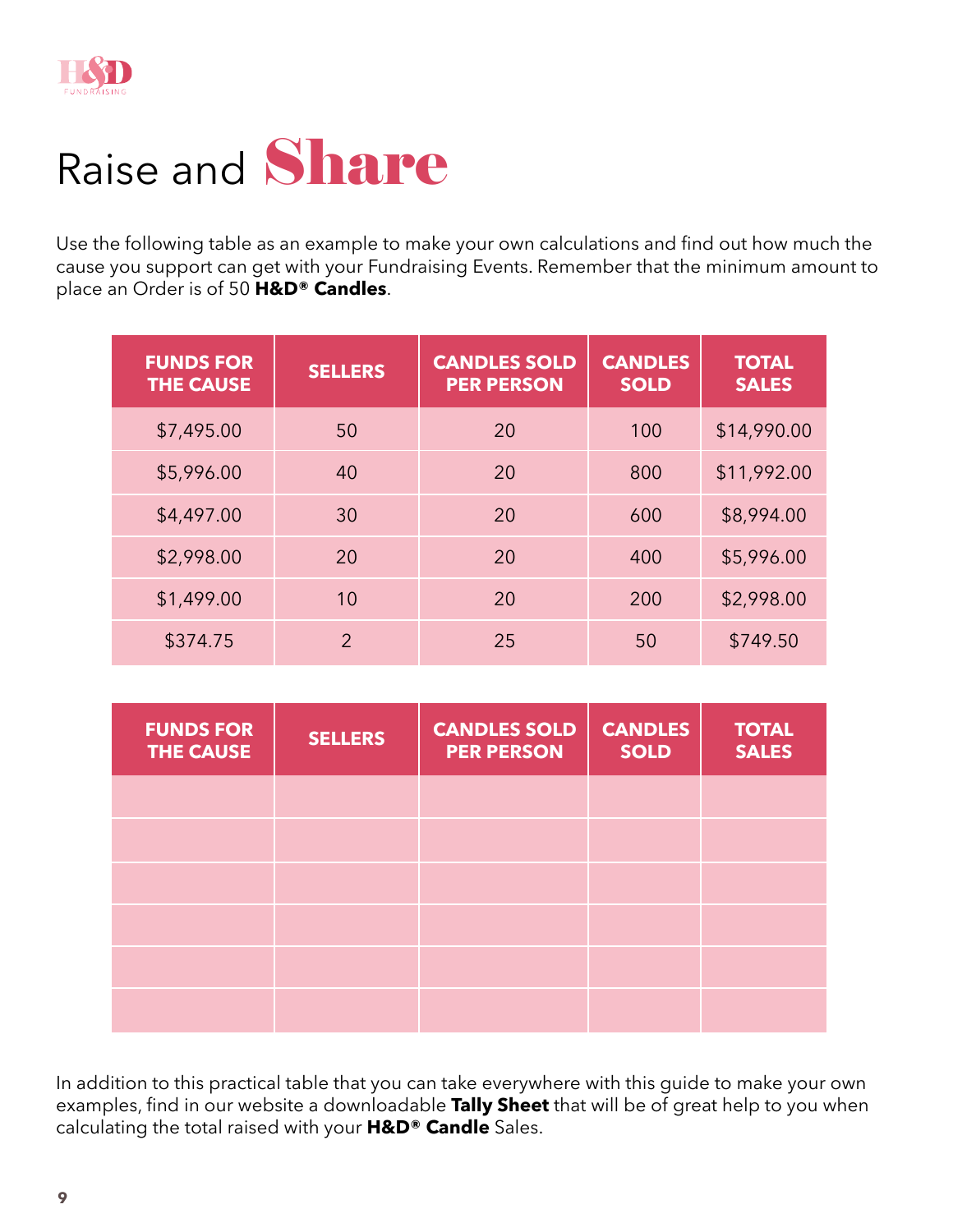# What is your **dream?**

At **H&D® Fundraising**, we know that holding a Fundraising Event is an act full of solidarity, empathy and love for others. In addition to the gratitude from the cause you support, we want you to also have a reward for your efforts, that is why, if you are a **Home Interiors®** Independent Specialist or Director, **you will get an extra profit from the total Sales of your Fundraising!**

If you are not a Home Interiors® Independent Specialist or Director yet, don't wait any longer! Change your life starting an Independent Business where you can also fulfill your dreams.



**Get in touch** with your nearest Decorating Specialist or Director and achieve all your goals with **Home Interiors®**!